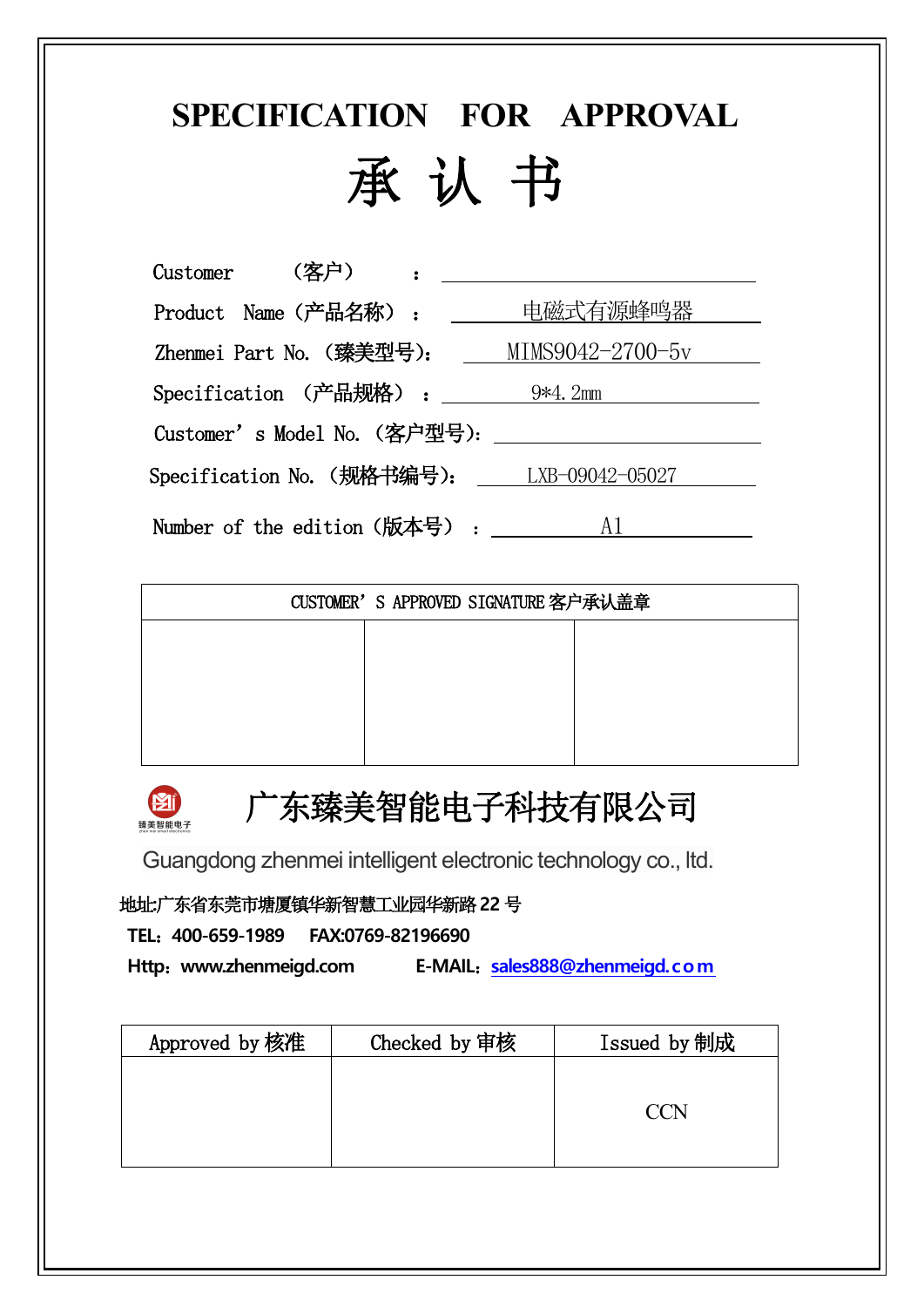| <b>SPECIFICATION</b><br><b>FOR APPROVAL</b> | NO.<br>PAGE<br>页码 | 2/6              |  |
|---------------------------------------------|-------------------|------------------|--|
| 书<br>承认                                     | PART. NO.<br>产品型号 | MIMS9042-2700-5v |  |

#### **A. SCOPE**

This specification applies magnetic buzzer,  $\texttt{MIMS9042=}\textcolor{red}{2700} \text{--} 5\textcolor{red}{\rm v}$ 

### **B. SPECIFICATION**

| No.            | <b>Item</b>                                   | <b>Unit</b>           | <b>Specification</b> | <b>Condition</b>         |
|----------------|-----------------------------------------------|-----------------------|----------------------|--------------------------|
| $\mathbf{1}$   | <b>Oscillation Frequency</b>                  | <b>KHz</b>            | $2.7 \pm 0.3$        |                          |
| 3              | <b>Rated Voltage</b>                          | <b>V<sub>DC</sub></b> | 5                    |                          |
| 4              | <b>Current Consumption</b>                    | mA                    | <b>MAX. 30</b>       | at Rated Voltage         |
| 5              | <b>Sound Pressure Level</b>                   | dB                    | <b>MIN.75</b>        | at 10cm at Rated Voltage |
| $6\phantom{1}$ | <b>Tone/Pulse Rate</b>                        |                       | Constant             |                          |
| $\overline{7}$ | <b>Operating Temperature</b>                  | $\mathrm{C}^{\circ}$  | $-20 - +70$          |                          |
| 8              | <b>Storage Temperature</b>                    | $\rm ^{\circ}C$       | $-30 - +80$          |                          |
| 9              | <b>Dimension</b>                              | mm                    | $\Phi$ 9.0 x H4.2    | See appearance drawing   |
| 10             | Weight (MAX)                                  | gram                  | 1.0                  |                          |
| 11             | <b>Housing Material</b>                       |                       | PPO(Black)           |                          |
| 12             | Leading Pin                                   |                       | Tin Plated Brass(Sn) | See appearance drawing   |
| 13             | Environmental<br><b>Protection Regulation</b> |                       | <b>RoHS</b>          |                          |

|                       |           |                  |               | Soldering Parameter |         |
|-----------------------|-----------|------------------|---------------|---------------------|---------|
| Buzzer                | Soldering | process          | Temp. $(^0C)$ | Time(Sec.)          | Times   |
| <b>Inclusive Lead</b> |           | Wave soldering   | $245 \pm 5$   | $3 - 6$             | $1 - 2$ |
|                       |           | Manual soldering | $330 \pm 10$  | $1 - 2$             | $1 - 2$ |
|                       |           | Wave soldering   | $260 \pm 5$   | $4 - 8$             | $2 - 3$ |
| Lead Free             |           | Manual soldering | $350 \pm 10$  | $1 - 3$             | $2 - 3$ |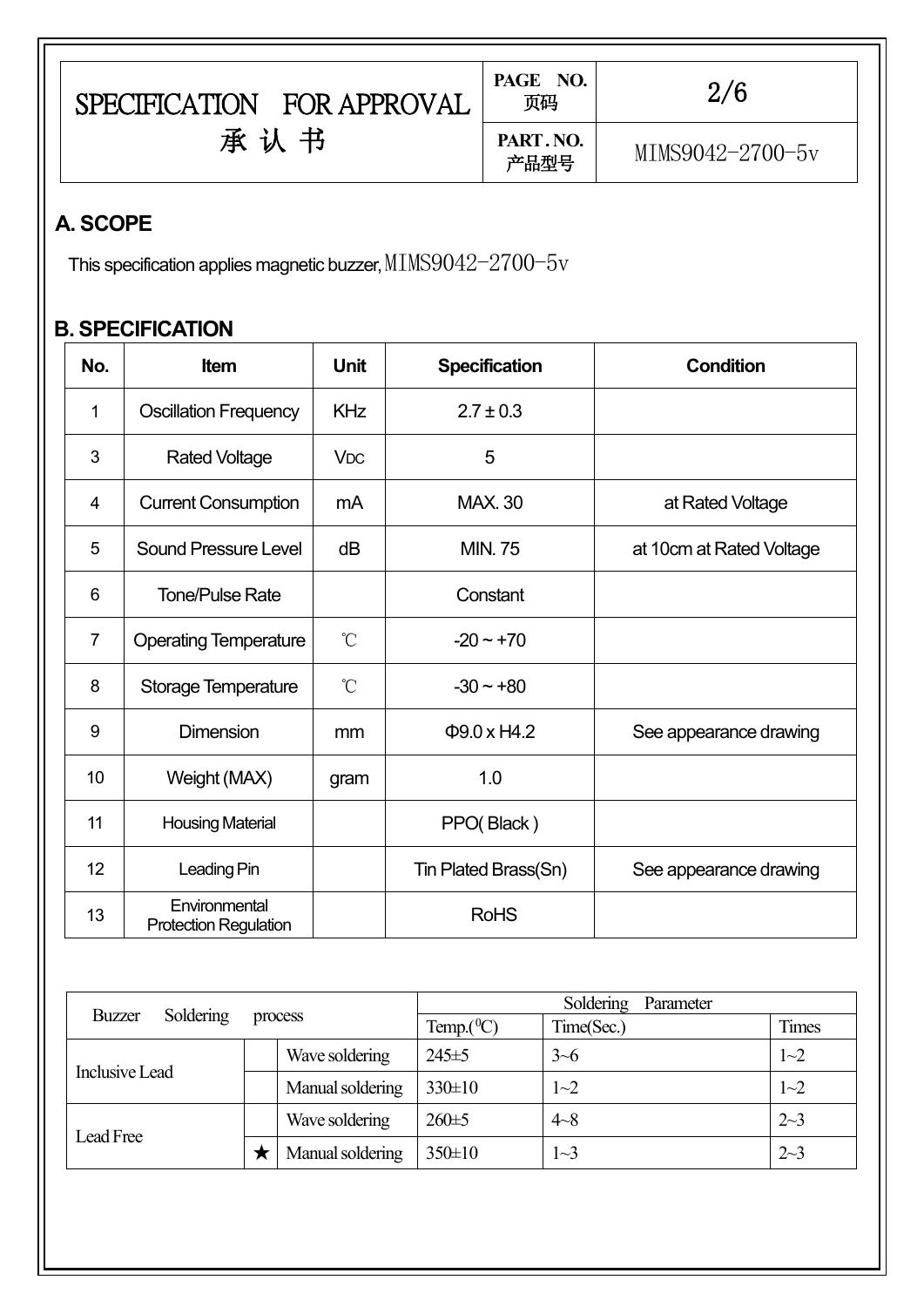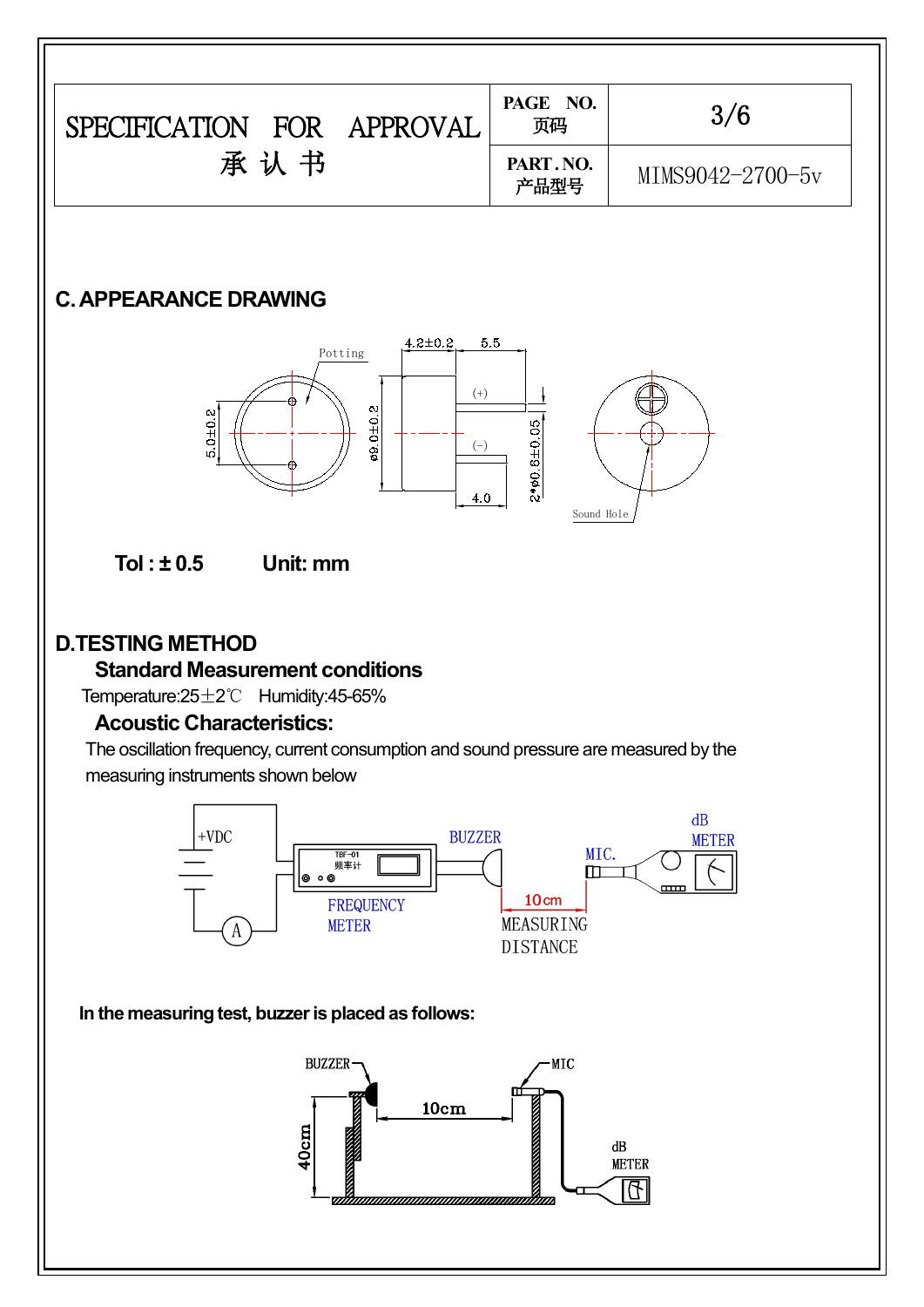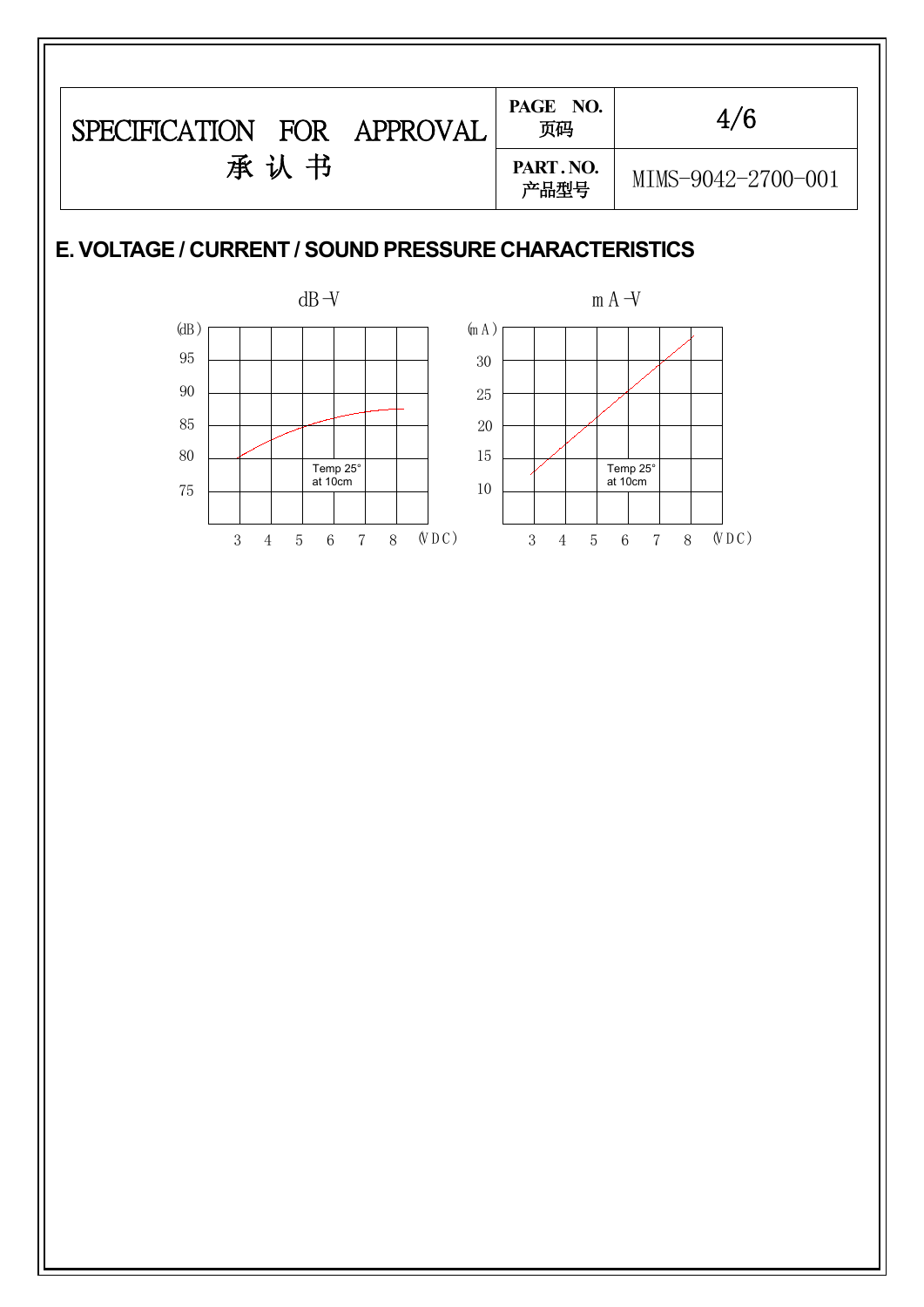| FOR<br><b>SPECIFICATION</b> | APPROVAL | PAGE NO.<br>页码   | 5/6                |  |
|-----------------------------|----------|------------------|--------------------|--|
| 书<br>承<br>认                 |          | PART.NO.<br>产品型号 | MIMS-9042-2700-001 |  |

#### **F. RELIABILITYTEST**

|   | <b>ITEM</b>                               | <b>TEST CONDITION AND REQUIREMENT</b>                                                                                                                                                                                                                                                         |
|---|-------------------------------------------|-----------------------------------------------------------------------------------------------------------------------------------------------------------------------------------------------------------------------------------------------------------------------------------------------|
|   | <b>High Temperature</b><br>Test (Storage) | After being placed in a chamber with 80±2°C for 96 hours and then<br>being placed in normal condition for 2 hours.<br>Allowable variation of SPL after test: $\pm 10$ dB.                                                                                                                     |
| 2 | Low Temperature<br>Test (Storage)         | After being Placed in a chamber with -30±2°C for 96 hours and then<br>being placed in normal condition for 2 hours.<br>Allowable variation of SPL after test: $\pm 10$ dB.                                                                                                                    |
| 3 | <b>Humidity Test</b>                      | After being Placed in a chamber with 90-95% R.H. at 40±2°C for 96<br>hours and then being placed in normal condition for 2 hours.<br>Allowable variation of SPL after test: $\pm 10$ dB.                                                                                                      |
| 4 | Temperature Cycle<br>Test                 | The part shall be subjected to 5 cycles. One cycle shall be consist of:<br>$+70$ <sup>o</sup> C<br>$+25$ <sup>o</sup> C<br>$+25$ <sup>o</sup> C<br>$-20^{\circ}$ C<br>$0.5$ 0.25<br>0.5<br>0.5<br>0.5<br>0.5 <sub>hr</sub><br>0.25<br>3hours<br>Allowable variation of SPL after test: ±10dB. |
| 5 | Drop Test                                 | Drop on a hard wood board of 4cm thick, any directions, 6 times,<br>at the height of 75cm.<br>Allowable variation of SPL after test: $\pm 10$ dB.                                                                                                                                             |
| 6 | <b>Vibration Test</b>                     | After being applied vibration of amplitude of 1.5mm with 10 to 55 Hz<br>band of vibration frequency to each of 3 perpendicular directions for<br>2 hours.<br>Allowable variation of SPL after test: $\pm 10$ dB.                                                                              |
| 7 | Solderability<br>Test                     | Lead terminals are immersed in rosin for 5 seconds and then<br>immersed in solder bath of $+300 \pm 5$ °C for $3 \pm 1$ seconds.<br>90% min. lead terminals shall be wet with solder<br>(Except the edge of terminals).                                                                       |
|   | <b>Terminal Strength</b>                  | The force of 9.8N(1.0kg) is applied to each terminal in axial direction for<br>10 seconds.                                                                                                                                                                                                    |